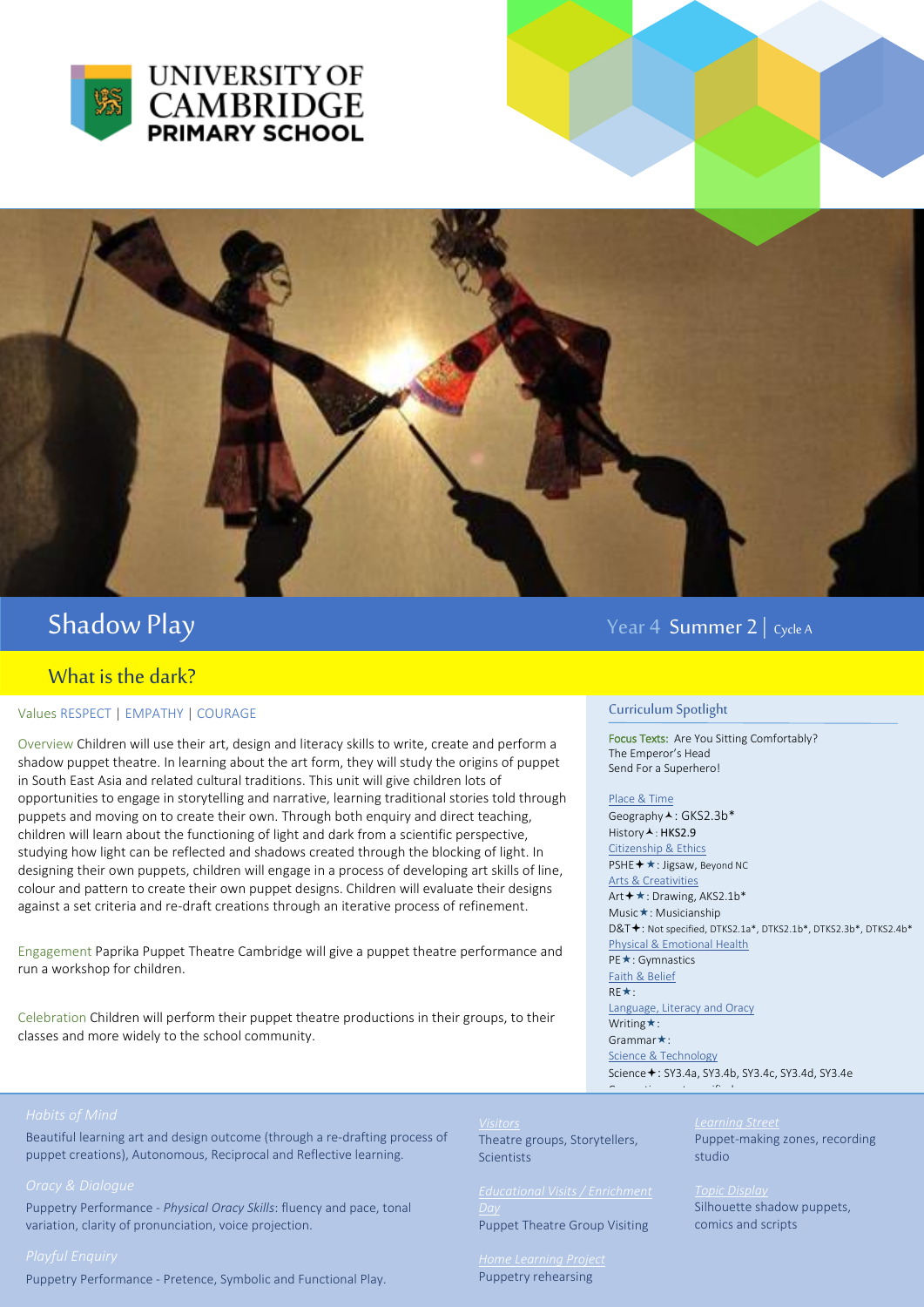

Topic Title: Shadow Play Enquiry Question: What is the dark?

Focus Texts: tbc

| Subject                       |                        | <b>Learning Journey</b>                                                                                                                          |                                                                                                                                     |                                                                                                                                                     |                                                                                                                      |                                                                        |                          |                          |  |  |  |
|-------------------------------|------------------------|--------------------------------------------------------------------------------------------------------------------------------------------------|-------------------------------------------------------------------------------------------------------------------------------------|-----------------------------------------------------------------------------------------------------------------------------------------------------|----------------------------------------------------------------------------------------------------------------------|------------------------------------------------------------------------|--------------------------|--------------------------|--|--|--|
|                               |                        | Week 1                                                                                                                                           | Week 2                                                                                                                              | Week 3                                                                                                                                              | Week 4                                                                                                               | Week 5                                                                 | Week 6                   | Week 7                   |  |  |  |
| Arts & Creativities           | Art                    | AKS2.1b Improve their<br>mastery of art and<br>design techniques,<br>including<br>drawing(puppet<br>figures) with a range of<br>materials        | ★                                                                                                                                   | $\star$                                                                                                                                             | $\star$                                                                                                              | $\star$                                                                | $\star$                  |                          |  |  |  |
|                               | Design &<br>Technology | DTKS2.1a Develop and<br>design criteria to<br>inform the design of<br>innovative, functional,<br>appealing products that<br>are fit for purpose. | DTKS2.1b Generate,<br>develop, model and<br>communicate their ideas<br>through discussion,<br>annotated sketches and<br>prototypes. | DTKS2.3b Evaluate their<br>ideas and products<br>against their own design<br>criteria and consider the<br>views of others to<br>improve their work. | DTKS2.4b Understand<br>and use mechanical<br>systems in their products<br>(linkages)                                 |                                                                        |                          |                          |  |  |  |
|                               | Music                  | Focus on chinese/<br>Indian music to link<br>with shadow puppet<br>origins                                                                       | improvise and compose<br>music for a range of<br>purposes using the inter-<br>related dimensions of<br>music                        | improvise and compose<br>music for a range of<br>purposes using the<br>inter-related dimensions<br>of music                                         | improvise and compose<br>music for a range of<br>purposes using the inter-<br>related dimensions of<br>music         | Perform                                                                | Music staff and notation | Music staff and notation |  |  |  |
|                               | Key texts              | Are you sitting<br>Comfortably?                                                                                                                  | Send for a Superhero!                                                                                                               |                                                                                                                                                     | The Emperor's Head                                                                                                   |                                                                        |                          |                          |  |  |  |
| Language, Literacy &<br>Oracy | Writing                | Poetry: Calligrams                                                                                                                               | Comics                                                                                                                              | Comics                                                                                                                                              | Scripts and plays                                                                                                    | Scripts and plays                                                      | Author Study             | Author Study             |  |  |  |
|                               | Spelling               | Review                                                                                                                                           | Review                                                                                                                              | Review                                                                                                                                              | Review                                                                                                               | Review                                                                 | Review                   | Review                   |  |  |  |
|                               | Grammar                | Powerful adjectives                                                                                                                              | Powerful adjectives                                                                                                                 | Fronted Adverbials                                                                                                                                  | Review                                                                                                               | Review                                                                 | Review                   | Review                   |  |  |  |
| Mathematics                   | Maths                  | Fractions                                                                                                                                        | Fractions                                                                                                                           | Fractions                                                                                                                                           | Fractions                                                                                                            | Fractions                                                              | Statistics               | Review                   |  |  |  |
| Science &<br>Technology       | Science                | SY3.4a Recognise that<br>they need light in order<br>to see things and that<br>dark is the absence of<br>light.                                  | SY3.4b Notice that light<br>is reflected from<br>surfaces                                                                           | SY3.4c Recognise that<br>the light from the sun<br>can be dangerous and<br>there are ways to<br>protect their eyes.                                 | SY3.4d Recognise that<br>shadows are formed<br>when a light from a light<br>source is blocked by an<br>opaque object | SY3.4e Find patterns in the<br>way that the size of<br>shadows change. |                          |                          |  |  |  |
|                               | Computing              |                                                                                                                                                  |                                                                                                                                     |                                                                                                                                                     |                                                                                                                      |                                                                        |                          |                          |  |  |  |
| Place &<br>Time               | Geography              | GKS2.3b Describe and<br>understand key aspects<br>of human geography,<br>such as natural<br>resources including                                  |                                                                                                                                     |                                                                                                                                                     |                                                                                                                      |                                                                        |                          |                          |  |  |  |